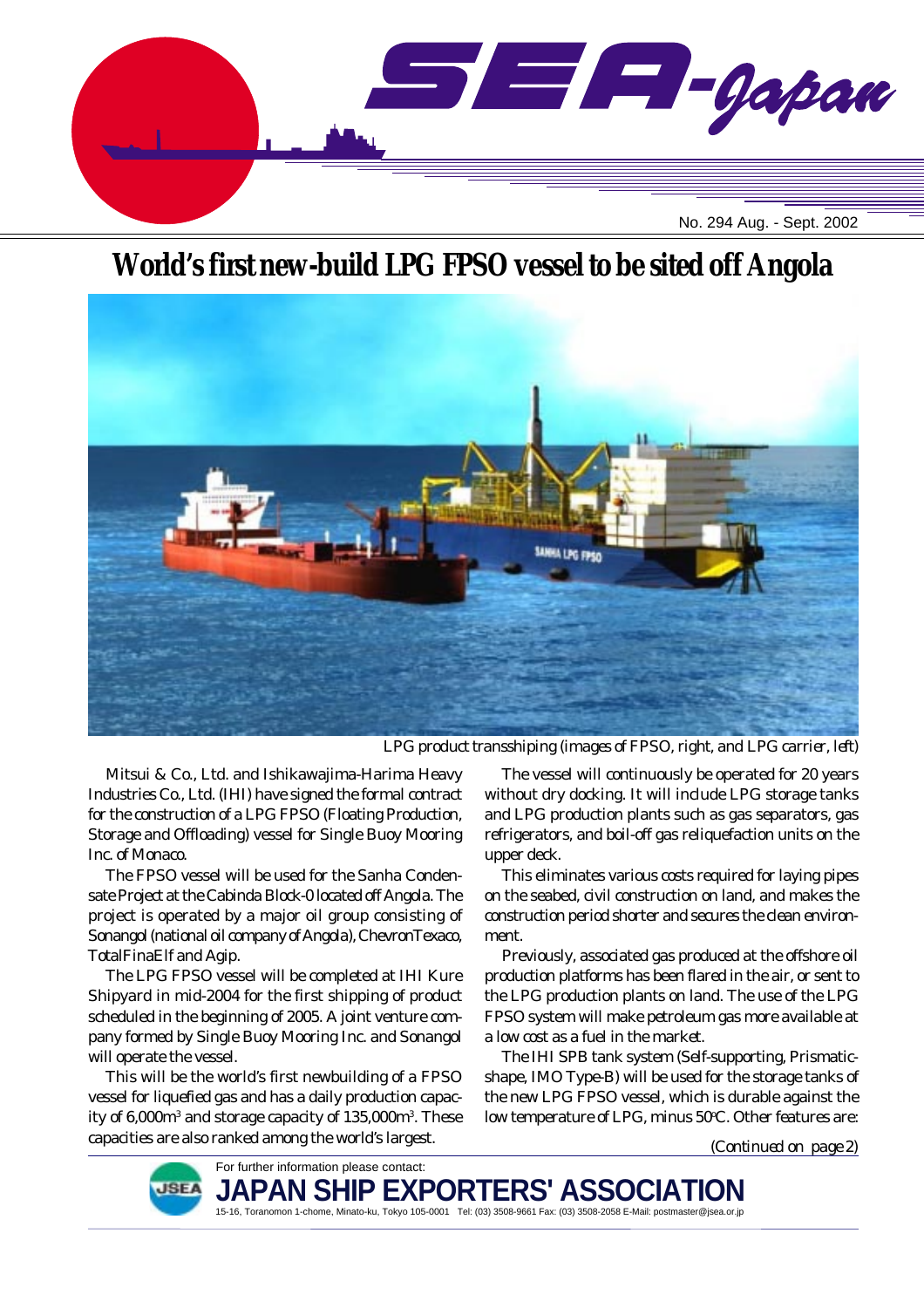## JBIC Eyes Revitalization of Ship Export Finance: OECD Sector Understanding on Export Credits for Ships Revised

The Export-Import Bank of Japan (JEXIM), predecessor of the Japan Bank for International Cooperation (JBIC), supported in its capacity as an export credit agency the development of ship export trade and shipbuilding industry, which played a vital role in the postwar economic development of Japan. At the peak of its activities during the 1970s, JEXIM yearly provided almost 300 loans, totaling nearly ¥300 billion, for the purpose. However, as the OECD sector understanding on export credits for ships agreed upon in 1981 set the minimum applicable interest rate at 8% as far as official export credits for ships were concerned, irrespective of the currency used, ship export finance by JEXIM after this understanding became less competitive in comparison with the market interest level in Japan, resulting in the loss of attractiveness for Japan's official ship export finance.

However, the Working Party on Shipbuilding of the OECD Council and the parties to the export credit guideline recently revised the understanding regarding the ship export credit sector, and the revised understanding formally took effect on April 15 this year. The conditions of the newly revised understanding, as stated below, better reflect the realities of the market both in interest rate and in repayment period.

JBIC extended its first buyer's credit for a ship transaction last November, covering two large cruise ships built by Mitsubishi Heavy Industries, Ltd. This finance was an advance application of the new conditions ahead of the formal effectuation of the new guideline, following a notification to the OECD Secretariat. The

|                          | New conditions                                                                                                                                                                                          | Old conditions       |
|--------------------------|---------------------------------------------------------------------------------------------------------------------------------------------------------------------------------------------------------|----------------------|
| Minimum<br>interest rate | <b>CIRR</b> (Commercial interest)<br>reference rate: fixed rate<br>determined monthly subject<br>to the OECD Guideline;<br>currently 5.3% for the US<br>dollar from August 15 to<br>September 14, 2002) | 8%                   |
| Repayment                | Not longer than 12 years                                                                                                                                                                                | Not longer than 8.5  |
| period                   | after delivery                                                                                                                                                                                          | years after delivery |
| Down pay-                | At least 20% of the                                                                                                                                                                                     | At least 20% of the  |
| ment                     | contract price                                                                                                                                                                                          | contract price       |



Japanese shipbuilding industry, having gone through a series of restructuring measures including mergers and assets cutbacks, still holds an important position in the world market based on its highly sophisticated technology developed in the so-called "matured industry." The industry is expected to continue to play a major role in technological innovation and sophistication in the world shipbuilding market. Following the recent formal effectuation of the OECD sector understanding on export credits for ships, JBIC wishes to take active initiatives to revitalize ship export finance in view of the expected increase in ship export deals. *JBIC Tokyo Head Office*

Information available from JBIC URL http://www.jbic.go.jp/english/index.php Contact: FAX: +81-3-5218-3955 (Tokyo Office)

#### *(Continued from page 1)*

- 1. The IHI SPB tank system has no problems caused by wave-excited sloshing, permitting LNG/LPG handling at any liquid storage level.
- 2. The upper deck is flat, allowing free arrangement of the necessary installations on the upper deck, and the wind resistance is small.
- 3. Tough tank construction with superior fatigue strength is achieved by use of plates and webs.
- 4. Maintenance and inspection are easy since sufficient space at normal temperature is provided between the

vessel structure and LPG storage tanks.

Mitsui and IHI delivered the world's first new purposebuilt LPG FSO vessel, *Escravos LPG FSO*, for the Escravos Gas Project (Phase-I) operated by ChevronTexaco in 1997. It has been operated without any down-time for more than 5 years. The *Escravos LPG FSO* was also built using the IHI-SPB liquid gas containment system. This proven technology will again be applied to the new LPG FPSO vessel for the Sanha LPG FPSO.

These achievements will encourage Mitsui & Co. and IHI to expand their business activities for offshore oil & gas development projects.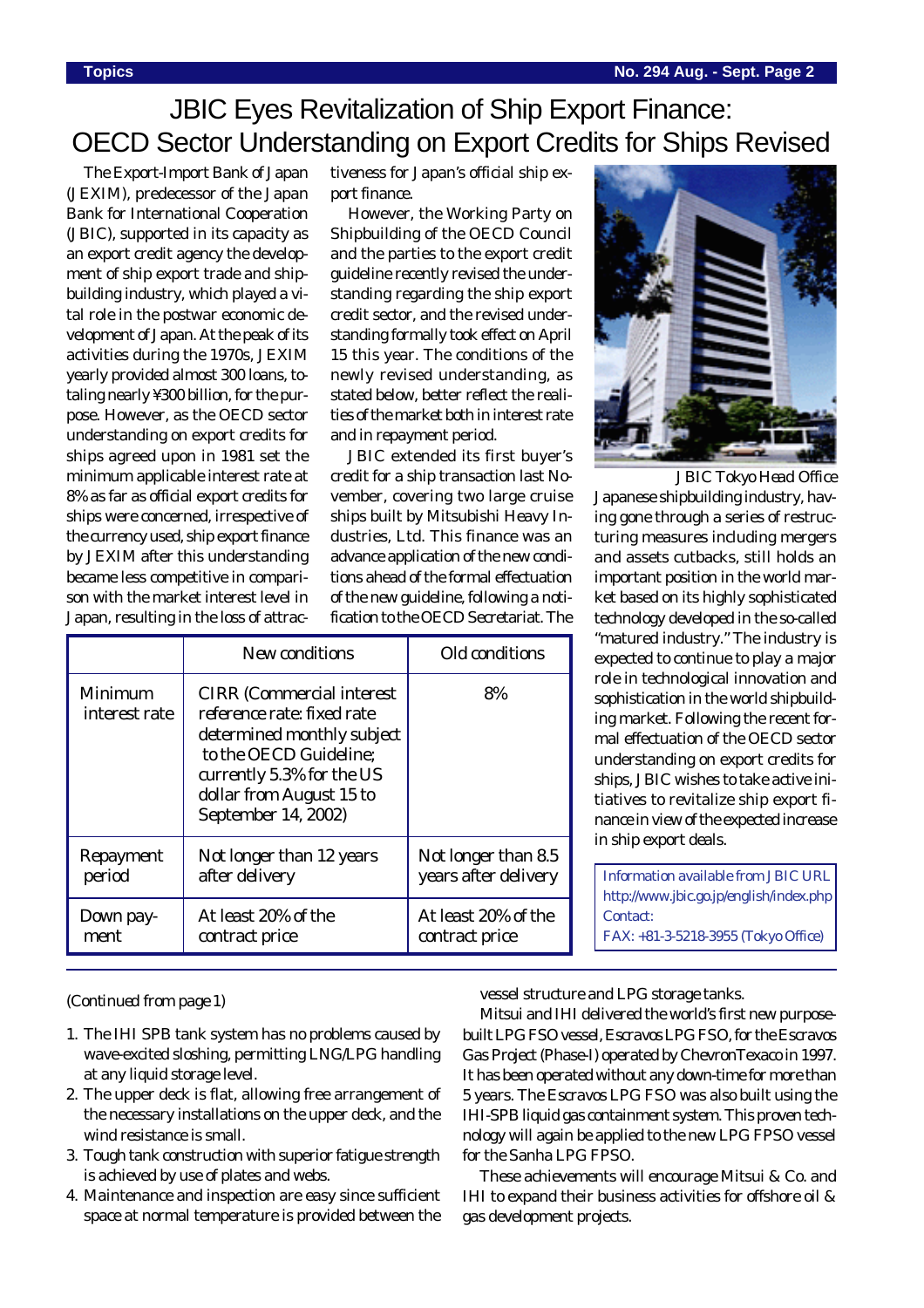## KHI new design enhances propulsion of medium-speed ships

Kawasaki has drawn upon its design technology and shipbuilding expertise to develop the optimum bow shape for medium-speed marine vessels such as LPG carriers. The new design significantly reduces the bow wave resistance drag and enhances the propulsive performance.

Conventional LPG carriers have tanks extending all the way to the forepeak of the hull to increase carrying capacity, while observing port regulations restricting the length of carriers.

Therefore, the bows are wider than oil tankers and bulk carriers. However, this increased width, in combination with greater speed, creates high waves at the bow, which act against the ship's forward movement.

LPG carriers are required to have box-shape tanks arranged to the fore end of the hull because of necessity for efficient arrangement of LPG tanks as well as develop a faster ship speed than oil tankers and bulk carriers. LPG carriers are limited to the length due to facility limitation at the loading/unloading ports.

Under the restrictions, conventional LPG carriers have been designed to be relatively full in the bow part. This bow shape generates high waves around the bow during



*The new bow (above) has no bulb as seen in the previous bow (below)* navigation, causing large resistance.

Kawasaki has solved these problems by designing a bow that dramatically reduces the bow wave-generated resistance inherent to LPG carriers and improves the propulsive performance. The new design, called the SEA-ARROW (Sharp Entrance Angle bow as an Arrow), retains the effect of the bulbous bow (bulb) while eliminating the protrusion from the bow.

The SEA-ARROW effectively halves the bow wave resistance drag, allowing the vessel to maintain the same speed as the conventional LPG carrier at 6 to 10% less horsepower, or a 0.3 to 0.5 knot speed increase when operating at the same horse-



power. This development has led to a drastic reduction in fuel consumption and a shortening of shipping schedules.

Kawasaki has been contracted to build two SEA-ARROW vessels, with one vessel already under construction, and also plans to integrate the design into larger LPG carriers.

# IHI completes 6,400TEU overPanamax container carrier for MOL

Ishikawajima-Harima Heavy Industries Co., Ltd. (IHI) has completed construction of the overPanamax container carrier, *MOL Priority*, at the Kure Shipyard for Mitsui O.S.K. Lines, Ltd. of Japan. The carrier has a container capacity of 6,400TEUs.

The *MOL Priority* is the third over-Panamax container carrier built for MOL, which will operate the ship. IHI



has constructed 13 overPanamax container carriers including the *MOL Priority* since 1994, and will continue to build 11 large container carriers at the Kure and Yokohama shipyards of the company.

Principal particulars of the *MOL Priority*

L (o.a.) x B x D x d: 284.56m x 40.00m x 24.20m x 14.00m DWT/GT: 74,453t/74,071t Main engine: DU-Sulzer 11RTA96C diesel x 1 unit Output: 60,390kW Speed, max. trial: 27.8kt Container carrying capacity: 6,400TEUs Complement: 30 Classification: NK Completion: June 17, 2002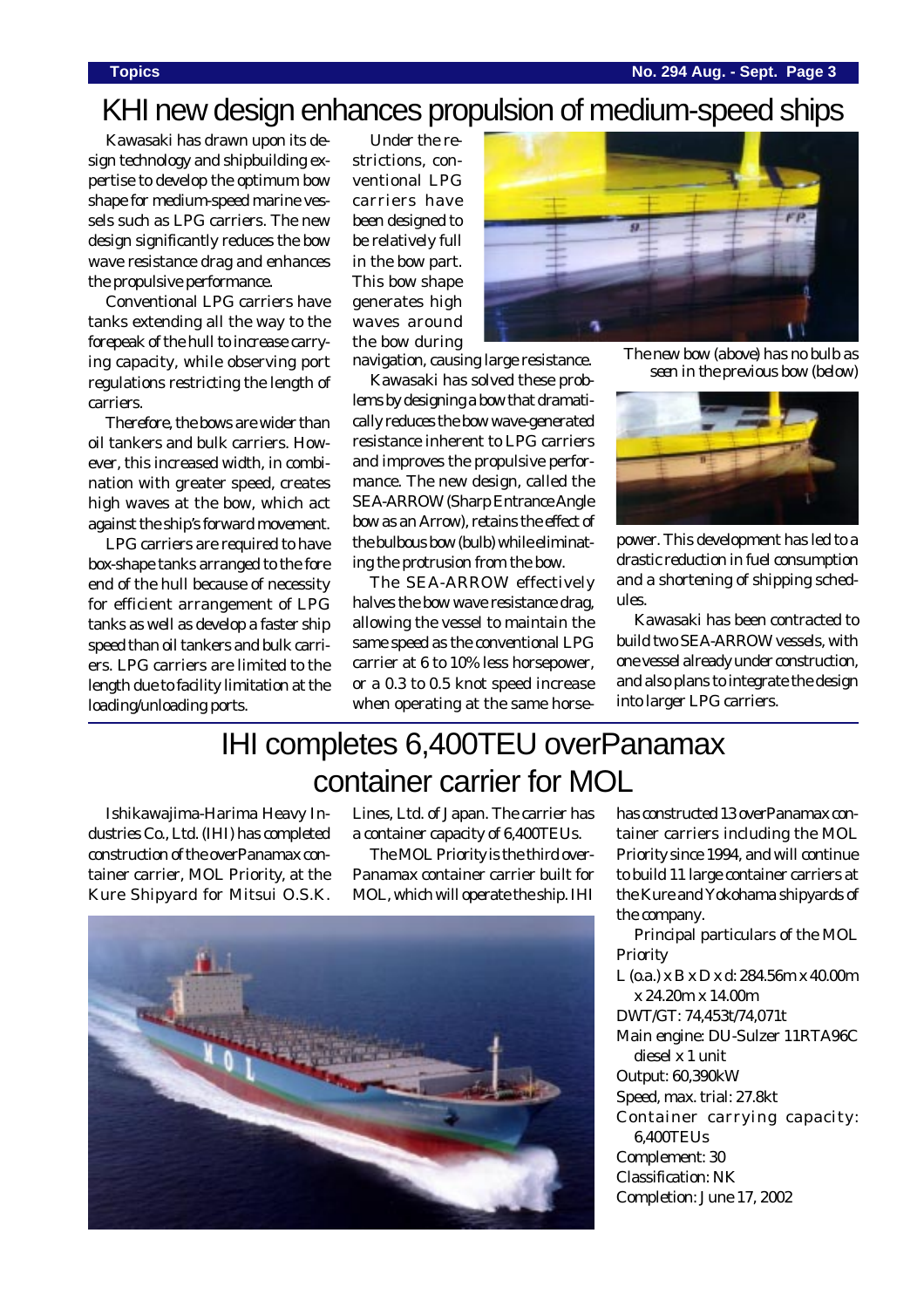## **MHI-build LNG carrier, Abadi, obtains LR's Environmental Protection notation**



Lloyd's Register's Environmental Protection (LR's EP) notation has been applied to four LNG carriers being constructed by Mitsubishi Heavy Industries, Ltd. (MHI), the first ship for a joint venture between the Brunei Government, Mitsubishi Corporation and Shell at the Koyagi Shipyard, Nagasaki. This is the first time that the LR's EP notation has been applied to ships built in Japan.

The LR's EP standards are for the environment-conscious owner who wants to manage and demonstrate

Kawasaki Heavy Industries, Ltd. (KHI) has completed construction of the 185,820DWT bulk carrier, *Cape Future* (HN: 1512), for Cape Future Shipping S. A. at the Sakaide Works.

The *Cape Future* is the first of two vessels jointly designed by Mitsui Engineering & Shipbuilding Co., Ltd. and is the first large bulk carrier built by the Sakaide Works after a 6-year gap. The carrier is now servicing coal and iron ore transport mainly from Australia to Japan.

Main features are:

- Simple and rationalized material handling devices
- -- Measures for reducing NO  $_{\mathrm{x}}$  and SO  $_{\mathrm{x}}$ emission from the main engine
- Foam fire extinguisher system provided instead of the CO $_{\textrm{\tiny{2}}}$  type
- First ship to comply with the new regulations for safety of bulk carriers

*Abadi, an environment-conscious ship* environmental performance more effectively. MHI has worked closely with the Owner and Lloyd's Register to comply with the stringent design requirements for the notation that promotes the environmental performance standards beyond those required by ISM and MARPOL stipulations, both in terms of design and ship operation at sea.

All vessels are required to undergo a comprehensive process of plan appraisal, survey and audit for the LR's EP notation which covers  $\mathrm{NO}_{_\mathrm{x}}$  and

### **KHI completes bulk carrier, Cape Future**

- Designed with minimum propulsive resistance, and propelled by a main diesel engine of the latest type featuring low fuel consumption, and equipped with a high-efficiency propeller

Principal particulars

L (o.a.) x L (b.p.) x B x D x d: 290.00m

 $\mathrm{SO}_\mathrm{x}$  exhaust emissions, refrigeration gases and fire-fighting systems, oil pollution prevention, garbage management, sewage treatment, hull antifouling systems and ballast water management.

The first of the four LNG carriers is the *Abadi* (HN: 2163) completed in June 2002. The Abadi is a 135,000m<sup>3</sup> class with the MOSS spherical fivetank system, which has great safety, reliability and propulsive performance. Special features based on the latest technologies are added to the conventional standard for more economical transportation.

The remaining three ships are scheduled for delivery from September 2002 through to March 2004 and will be delivered to Shell.

| Principal particulars of the Abadi |                       |  |
|------------------------------------|-----------------------|--|
| Length (o.a.):                     | 290.00m               |  |
| Length (b.p.):                     | 276.00m               |  |
| <b>Breadth:</b>                    | 46.00m                |  |
| Depth:                             | 25.50m                |  |
| Design draft:                      | 11.00 <sub>m</sub>    |  |
| <b>Corresponding DWT:</b>          | 68,673t               |  |
| Gross tonnage:                     | 111,461t              |  |
| Cargo capacity:                    | 136,912m <sup>3</sup> |  |
| Main engine power:                 | 21,320kW              |  |
| Service speed:                     | 19.0kt                |  |
|                                    |                       |  |

x 280.00m x 47.00m x 24.40m x 17.95m DWT/GT: 185,820t/92,993t Cargo hold capacity: 205,722m3 Main engine: Kawasaki-MAN B&W 6S70MC (Mk VI) diesel x 1 unit

Output (MCR): 16,860kW x 91rpm Complement: 28 Classification: NK Completion: July 5, 2002

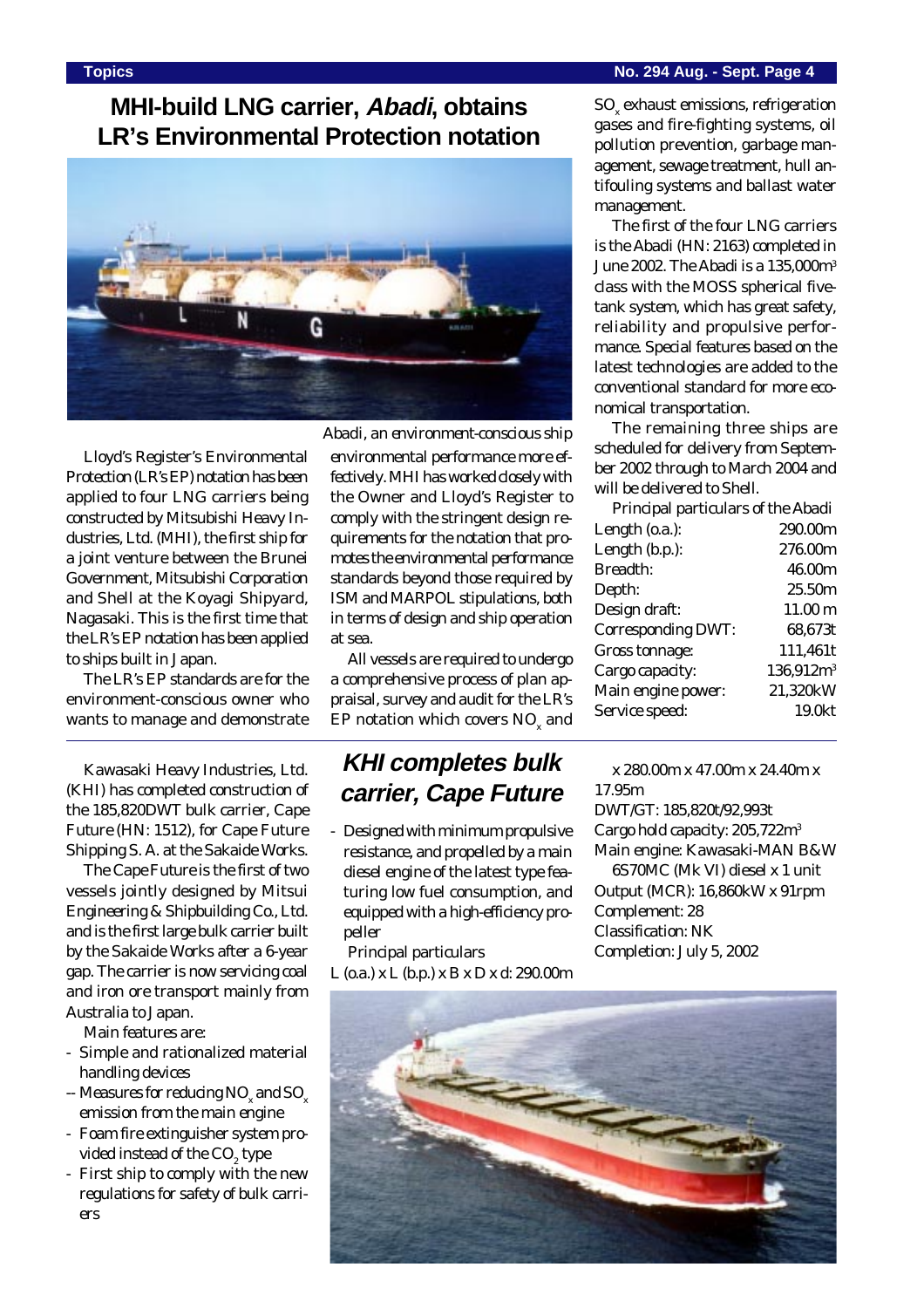### **New company established for TSL service**

Techno-Seaways Inc. was established as a new company between private companies of the shipping and shipbuilding, physical distribution, trading, and banking businesses on June 18, 2002.

The new company is a ship-holding and leasing company for the Techno Superliner (TSL: super highspeed ships) based on the R&D achievements conducted for TSL during the first half of the 1990s.

The first TSL ship will be put in service between Tokyo and the Ogasawara Islands in the spring of 2005. Upon commencement of the service, the present 26-hour trip (one way) will be decreased by 10 hours. This will greatly contribute to accessibility between Tokyo and Ogasawara as well as revitalization of the islands.

The new company also has targets to develop high-speed transport networks and technological upgrading of marine physical distribution based on the TSL expertise and will open up new businesses, while starting the business of owning and leasing of the TSL for the Ogasawara route,

#### *To our readers*

- Please notify us of any change in address by letter or telefax together with the old mailing label to ensure you continue to receive SEA-Japan.
- We welcome your comments about SEA-Japan. Please address all correspondence to the Japan Ship Exporters' Association (JSEA), or the Japan Ship Centre in London.
- Address (Tokyo): 15-16, Toranomon 1-chome, Minato-ku, Tokyo 105-0001 / Tel: (03) 3508-9661 Fax: (03) 3508- 2058

E-mail: postmaster@jsea.or.jp

• Address (London): Ground Floor, 9 Marshalsea Road, London SE1 1EP, UK / Tel: +44 (0) 20 7403 1666 / Fax: +44 (0) 20 7403 1777 E-mail: info@jsc.org.uk URL: http://www.jsc.org.uk

Techno-Seaways Inc. will also carry out feasibility studies on the other main domestic coasting routes and Asian routes. It is expected to successively develop high-speed marine transport

routes and new business areas for the high technology ships including TSL.

#### **Company outline**

Registered name: Techno-Seaways Inc,

Capital, paid: 3,280 million yen Address: 12-10, Hamamatsu-cho 1-

chome, Minato-ku Tokyo

President: Yasukatsu Yamauchi



#### **Businesses:**

- Development of marine transport systems (market research, environmental assessment for business setup)
- Total support system (comprehensive technical support required for TSL operation)
- Owning and leasing of new type ships

| <b>Outline of Ogasawara TSL</b> |                          |                           |  |  |
|---------------------------------|--------------------------|---------------------------|--|--|
| <b>Principal particulars</b>    | Ogasawara TSL            | Ogasawara Maru            |  |  |
|                                 | (Planned ship)           | (Existing ship)           |  |  |
| Length, o. a.:                  | Approx. 140m             | 131m                      |  |  |
| Breadth:                        | Approx. 30m              | 17m                       |  |  |
| <b>Gross Tonnage:</b>           | Approx. 14,500t          | 6,679t                    |  |  |
| Speed:                          | 70km/hr                  | 40km/hr                   |  |  |
| Hull material:                  | Aluminum alloy           | Steel                     |  |  |
| <b>Propulsion systems</b>       | Gas turbines (waterjets) | Diesel engine (propeller) |  |  |
| Passengers                      | 725                      | 1,031                     |  |  |
| Time required for one way       | Abt. 16hr                | Abt. 26hr                 |  |  |
| Navigations/year                | 92 round trips           | 59 round trips            |  |  |

## MES achieves world record output of 40 million ps in total MAN B&W diesel engine production

The Tamano Works of Mitsui Engineering & Shipbuilding Co., Ltd. (MES) has achieved the world record output of 40 million ps in aggregated diesel engine production of MAN B&W engines, which was boosted by the 6S70MC (Mk VI) type delivered to NKK Corp. This engine was installed on the 176,000DWT Capesize bulk carrier being built at the NKK Tsu Works.

MES first entered into a technical license agreement with Burmeister & Wain of Denmark in 1926 and built the first engine in 1928. Since then the company has attained the records of 10 million ps in 1976, 20 million ps in 1987, 30 million ps in 1996, and 40 million ps in July 2002. In recent years, marine diesel engines have become larger ever due to demand for larger output engines for large container carriers and others.

This contributed to the achievement of engine production of 10 million ps in six years, which is four years shorter than previous achievements. On the shop trial basis, MES aims at engine production of 2.6 million ps in fiscal 2002, which will exceed 200,000 ps over the output in 2001.